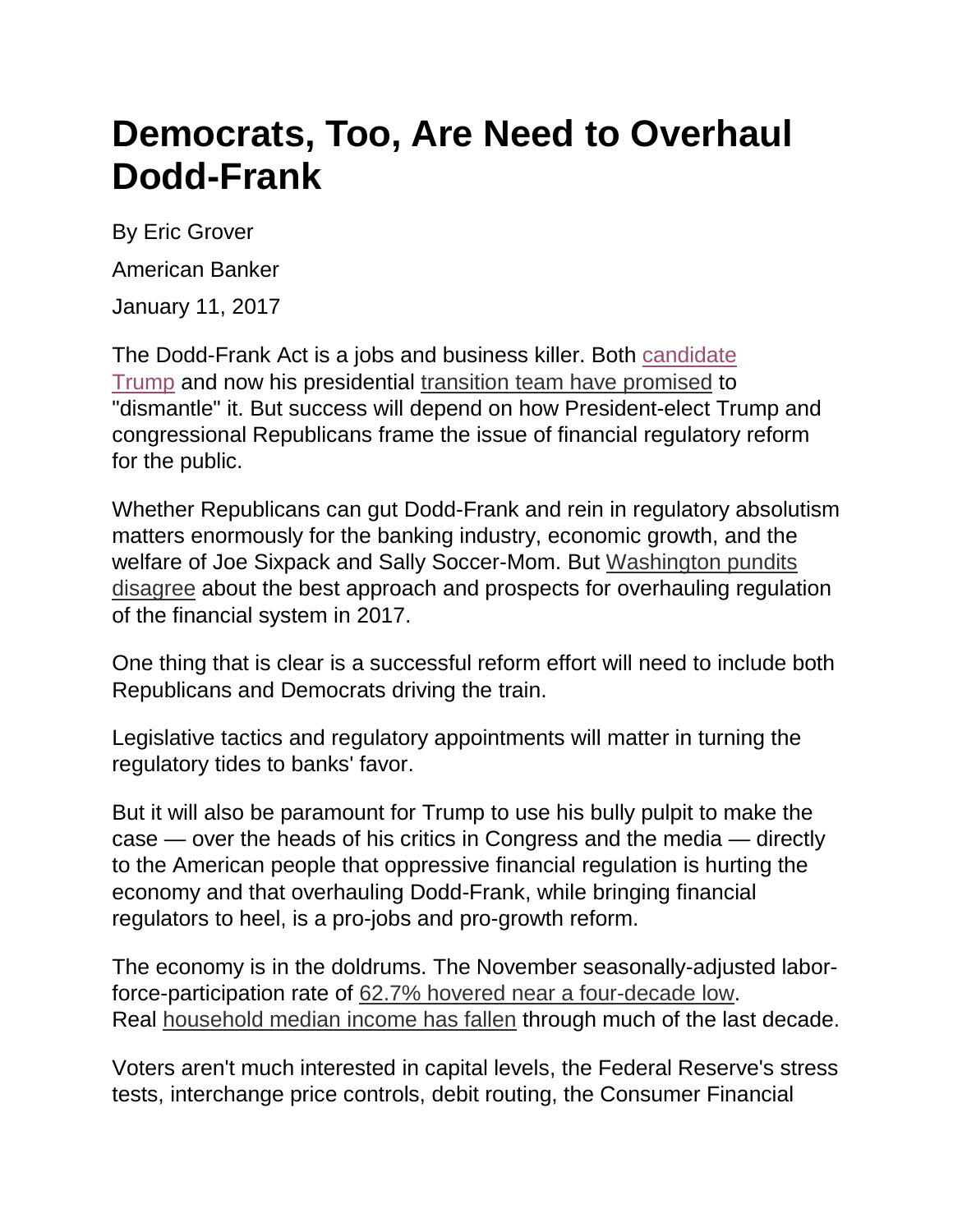Protection Bureau being funded by the Fed rather than Congress, or the CFPB regulating out of existence products it doesn't like. They want better economic prospects for their families.

The great economist Milton Friedman famously said that to enact reform it is vital "to establish a political climate of opinion which will make it politically profitable for the wrong people to do the right thing." He added, "Unless it is politically profitable for the wrong people to do the right thing, the right people will not do the right thing either."

In pitching reform to the American people, Republicans need to make a big-picture, positive, and intuitive argument that small-business owners, blue-collar workers, and both the unemployed and underemployed will understand and support. Dodd-Frank's straitjacket forces banks to prioritize the wishes of regulators over those of customers and shareholders, and stifles growth.

Democrats' 2018 electoral landscape is daunting, making them susceptible to pressure — as Friedman put it — to do the right thing. They will be defending 25 Senate seats (two are occupied by independents who caucus with Democrats.) The Democrats will be playing defense in 10 states that Trump carried. Trump carried West Virginia by 42 points, North Dakota by 36, Montana by 21, and Indiana and Missouri by 19 each.

The Democrats up for reelection in those states — Joe Manchin, Heidi Heitkamp, Jon Tester, Joe Donnelly and Claire McCaskill — could be particularly receptive to joining Republicans in curbing regulatory excess. If the climate of opinion is changed, Democrats from solid blue states too could feel pressure to dismantle Dodd-Frank.

Populists on the left and right rail against banks, in spite of the fact that a healthy and innovative banking sector is vital for economic growth. Rolling back Dodd-Frank must be branded as pro-jobs and pro-growth, not as probank or pro-Wall Street.

Unshackling the financial services industry in 2017 and thereby turbocharging economic growth is achievable if reform-minded Republicans properly frame the issue and aggressively make their case to voters, forcing enough Democrats to join them and make it so.